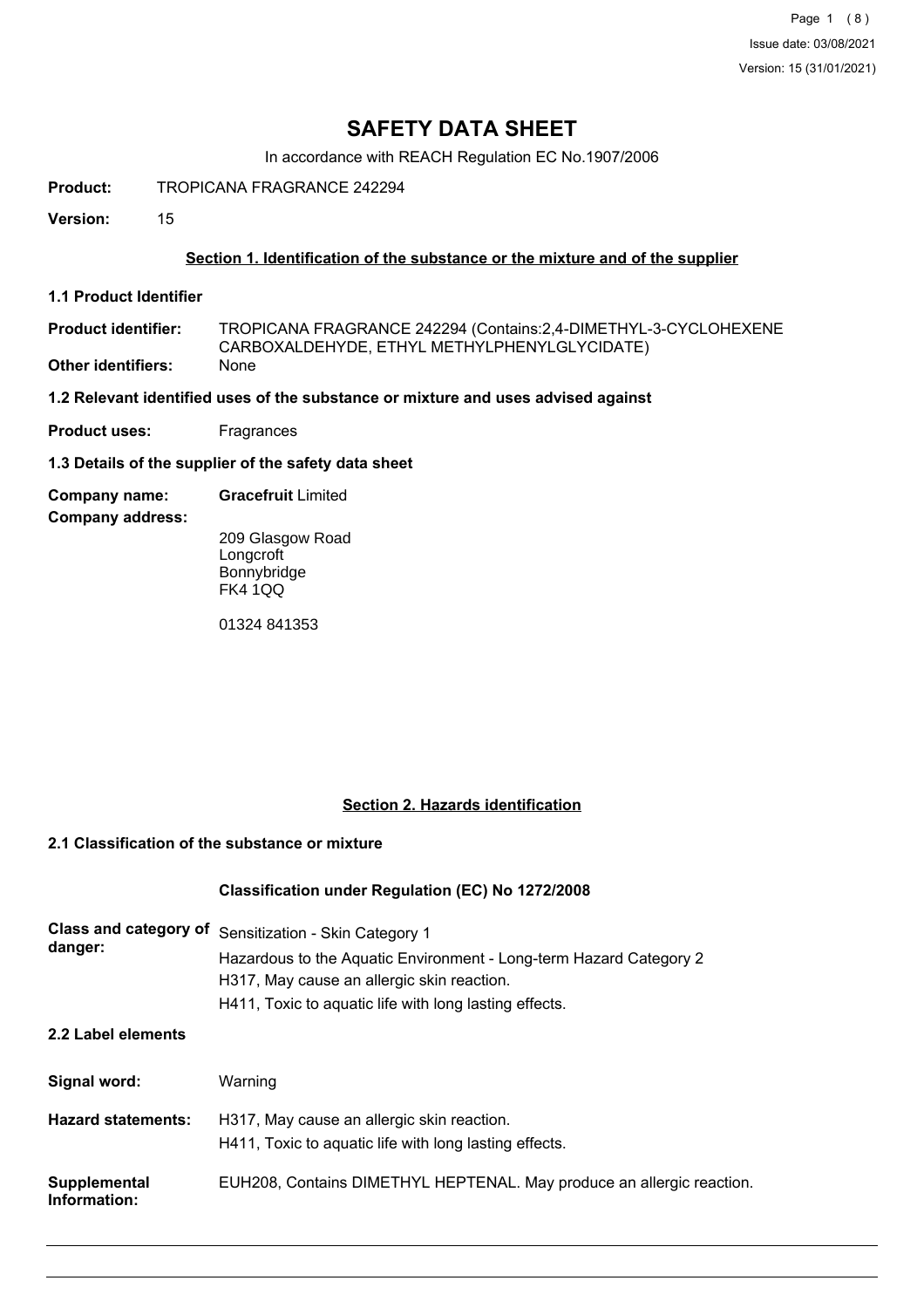Page 2 (8) Issue date: 03/08/2021 Version: 15 (31/01/2021)

# **SAFETY DATA SHEET**

In accordance with REACH Regulation EC No.1907/2006

**Product:** TROPICANA FRAGRANCE 242294

**Version:** 15

**Precautionary statements:**

P272, Contaminated work clothing should not be allowed out of the workplace.

P273, Avoid release to the environment.

P261, Avoid breathing vapour or dust.

P280, Wear protective gloves/eye protection/face protection.

P302/352, IF ON SKIN: Wash with plenty of soap and water.

P333/313, If skin irritation or rash occurs: Get medical advice/attention.

P363, Wash contaminated clothing before reuse.

P391, Collect spillage.

P501, Dispose of contents/container to approved disposal site, in accordance with local regulations.



**Other hazards:** Hydrocarbon Concentration %: 0.000%

## **Section 3. Composition / information on ingredients**

### **3.2 Mixtures**

**Pictograms:**

#### **Contains:**

| <b>Name</b>                                                                                         | <b>CAS</b>     | <b>EC</b> | <b>REACH Registration</b><br>No. | %           | <b>Classification for</b><br>(CLP) 1272/2008 |
|-----------------------------------------------------------------------------------------------------|----------------|-----------|----------------------------------|-------------|----------------------------------------------|
| <b>ETHYL</b><br>IMETHYLPHENYLGLYC 77-83-8<br><b>IDATE</b>                                           |                | 201-061-8 |                                  | 20-<50%     | SS 1B-EH C2;H317-<br>H411.-                  |
| IGAMMA<br><b>IUNDECALACTONE</b>                                                                     | 104-67-6       | 203-225-4 |                                  | 10-<20%     | EH C3;H412,-                                 |
| $[1,3,4,6,7,8-$<br><b>I</b> HEXAHYDRO-<br>[4,6,6,7,8,8]<br><b>IHEXAMETHYLINDENO</b><br>IS,6-CIPYRAN | 1222-05-5      | 214-946-9 | 01-2119488227-29-xxxx            | $5 - 10%$   | EH A1-EH C1;H410,-                           |
| <b>IBENZYL ACETATE</b>                                                                              | $140 - 11 - 4$ | 205-399-7 |                                  | $1 - 5%$    | EH C3;H412,-                                 |
| <b>IPRENYL ACETATE</b>                                                                              | 1191-16-8      | 214-730-4 |                                  | $1 - 5%$    | FL 3:H226.-                                  |
| 4-METHYL-3-DECEN-5-<br>ļОL                                                                          | 81782-77-6     | 279-815-0 | 01-2119983528-21-xxxx            | $1 - 5%$    | EH A1-EH C2; H400-<br>H411,-                 |
| 2.4-DIMETHYL-3-<br><b>ICYCLOHEXENE</b><br><b>ICARBOXALDEHYDE</b>                                    | 68039-49-6     | 268-264-1 |                                  | 1-<5%       | SCI 2-SS 1B-EH C2;<br>H315-H317-H411,-       |
| <b>ITERPINEOL</b>                                                                                   | 8000-41-7      | 232-268-1 | 01-2119553062-49-xxxx            | $1 - 5%$    | SCI 2-EDI 2:H315-<br>H319,-                  |
| <b>IETHYL</b><br><b>HYDROXYPYRONE</b>                                                               | 4940-11-8      | 225-582-5 |                                  | 1-<5%       | ATO 4:H302.-                                 |
| <b>IDIMETHYL HEPTENAL</b>                                                                           | 106-72-9       | 203-427-2 |                                  | $0.1 - 1\%$ | ISS 1B:H317.-                                |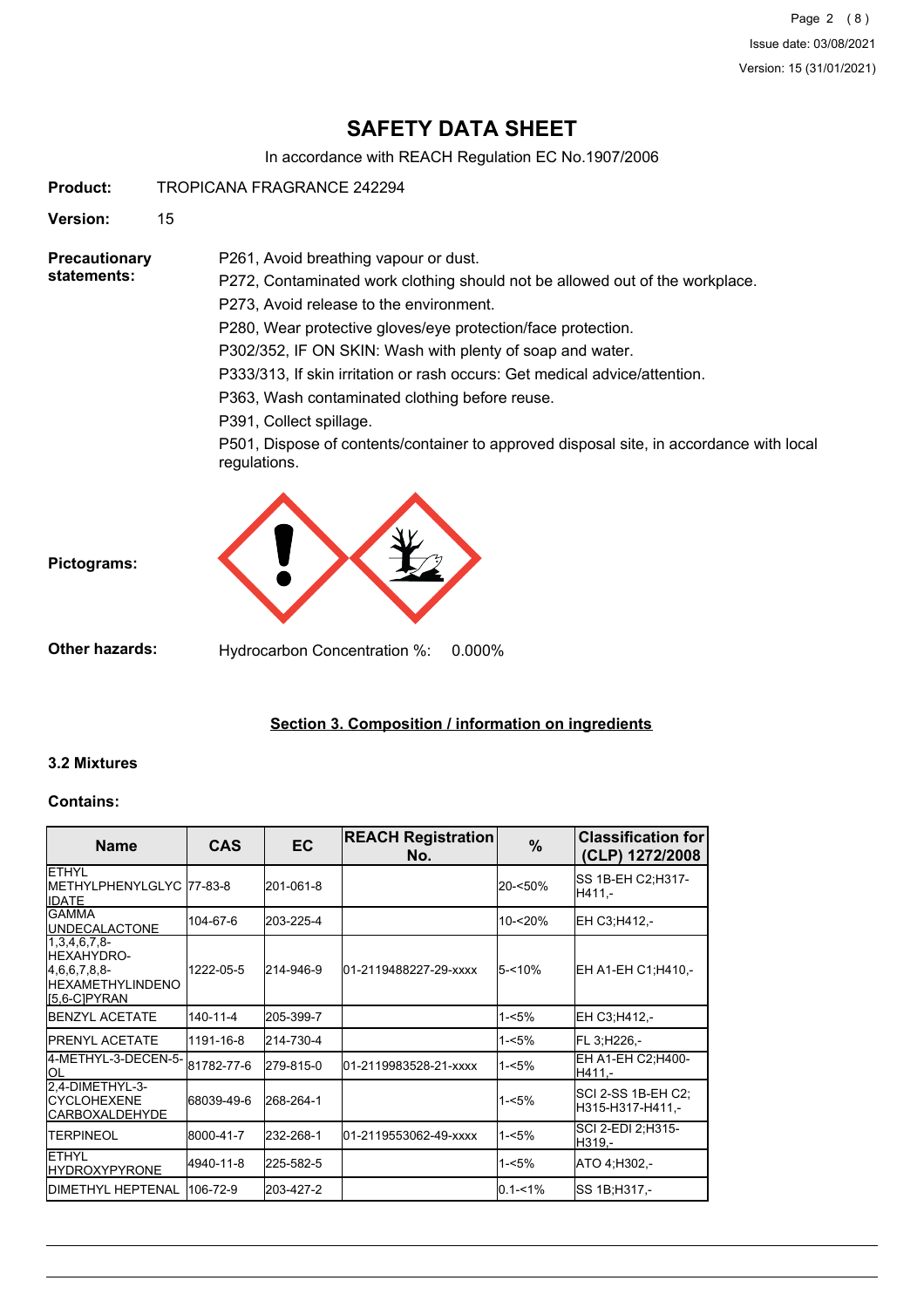Page 3 (8) Issue date: 03/08/2021 Version: 15 (31/01/2021)

# **SAFETY DATA SHEET**

In accordance with REACH Regulation EC No.1907/2006

**Product:** TROPICANA FRAGRANCE 242294

**Version:** 15

### **Substances with Community workplace exposure limits:**

| <b>Name</b>               | <b>CAS</b> | - ^<br>cc. | %          |
|---------------------------|------------|------------|------------|
| <b>IDIETHYL PHTHALATE</b> | 84-66-2    | 201-550-6  | $10 - 20%$ |

**Substances that are persistent, bioaccumulative and toxic or very persistent and very bioaccumulative, greater than 0.1%:**

Not Applicable

### **Section 4. First-aid measures**

### **4.1 Description of first aid measures**

IF ON SKIN: Wash with plenty of soap and water.

### **4.2 Most important symptoms and effects, both acute and delayed**

May cause an allergic skin reaction.

### **4.3 Indication of any immediate medical attention and special treatment needed**

None expected, see Section 4.1 for further information.

## **SECTION 5: Firefighting measures**

### **5.1 Extinguishing media**

Suitable media: Carbon dioxide, Dry chemical, Foam.

### **5.2 Special hazards arising from the substance or mixture**

In case of fire, may be liberated: Carbon monoxide, Unidentified organic compounds.

### **5.3 Advice for fire fighters:**

In case of insufficient ventilation, wear suitable respiratory equipment.

### **Section 6. Accidental release measures**

# **6.1 Personal precautions, protective equipment and emergency procedures:**

Avoid inhalation. Avoid contact with skin and eyes. See protective measures under Section 7 and 8.

## **6.2 Environmental precautions:**

Keep away from drains, surface and ground water, and soil.

## **6.3 Methods and material for containment and cleaning up:**

Remove ignition sources. Provide adequate ventilation. Avoid excessive inhalation of vapours. Contain spillage immediately by use of sand or inert powder. Dispose of according to local regulations.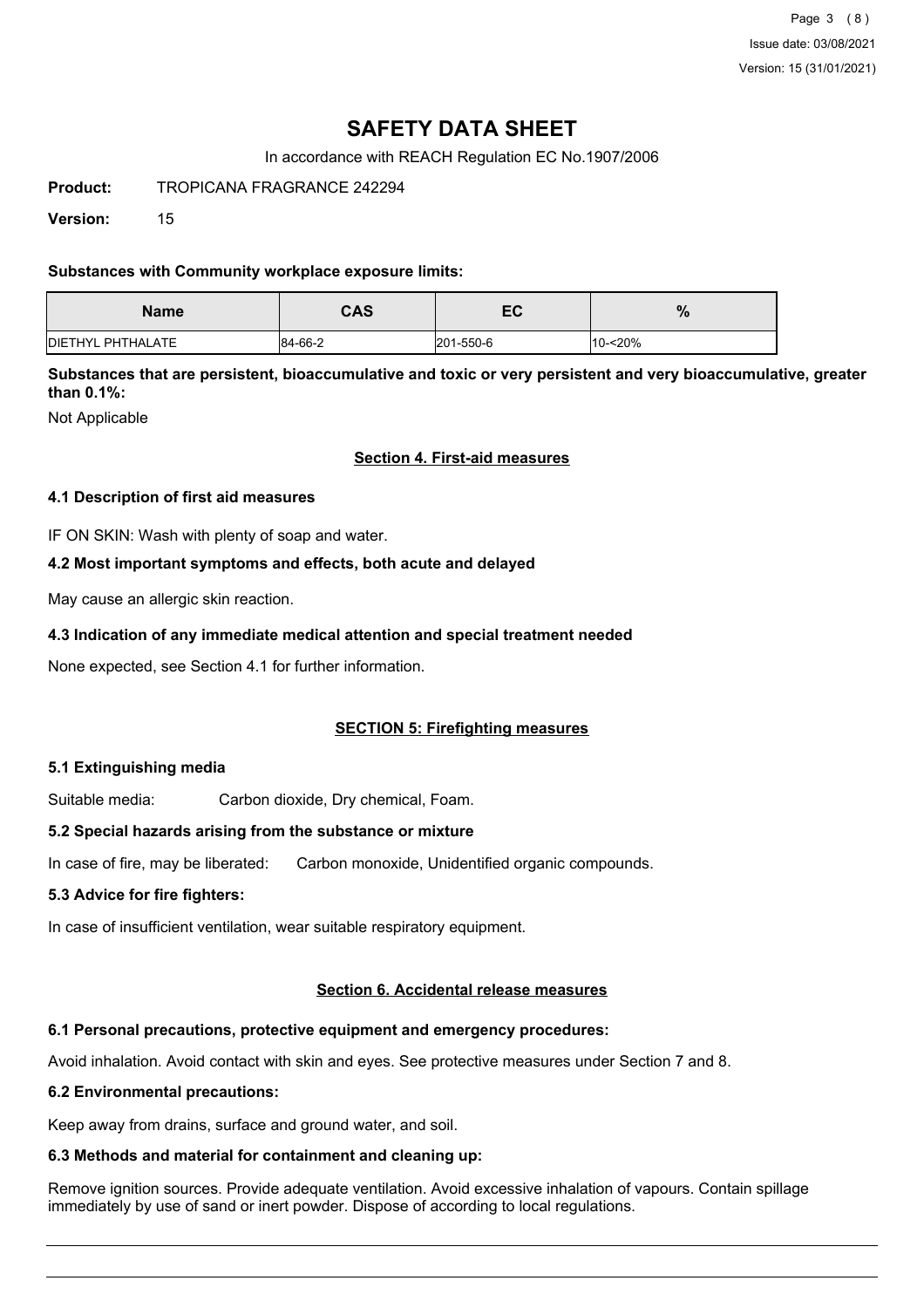Page 4 (8) Issue date: 03/08/2021 Version: 15 (31/01/2021)

# **SAFETY DATA SHEET**

In accordance with REACH Regulation EC No.1907/2006

**Product:** TROPICANA FRAGRANCE 242294

**Version:** 15

### **6.4 Reference to other sections:**

Also refer to sections 8 and 13.

### **Section 7. Handling and storage**

#### **7.1 Precautions for safe handling:**

Keep away from heat, sparks, open flames and hot surfaces. - No smoking. Use personal protective equipment as required. Use in accordance with good manufacturing and industrial hygiene practices. Use in areas with adequate ventilation Do not eat, drink or smoke when using this product.

### **7.2 Conditions for safe storage, including any incompatibilities:**

Store in a well-ventilated place. Keep container tightly closed. Keep cool. Ground/bond container and receiving equipment. Use explosion-proof electrical, ventilating and lighting equipment. Use only non-sparking tools. Take precautionary measures against static discharge.

### **7.3 Specific end use(s):**

Fragrances: Use in accordance with good manufacturing and industrial hygiene practices.

### **Section 8. Exposure controls/personal protection**

#### **8.1 Control parameters**

Workplace exposure limits:

| Ingredient               | <b>CAS</b> | EC        | <b>Description</b>                                   | Value |
|--------------------------|------------|-----------|------------------------------------------------------|-------|
|                          | 84-66-2    | 201-550-6 | Long-term exposure limit (8-hour<br> TWA  (mg/m3)    |       |
| <b>DIETHYL PHTHALATE</b> |            |           | Short-term exposure limit (15-<br>$ minute)$ (mg/m3) | 10    |

#### **8.2 Exposure Controls**

#### **Eye / Skin Protection**

Wear protective gloves/eye protection/face protection

### **Respiratory Protection**

Ensure adequate and ongoing ventilation is maintained in order to prevent build up of excessive vapour and to ensure occupational exposure limits are adhered to. If appropriate, and depending on your patterns and volumes of use, the following engineering controls may be required as additional protective measures: a) Isolate mixing rooms and other areas where this material is used or openly handled. Maintain these areas under negative air pressure relative to the rest of the plant. b) Employ the use of Personal protective equipment - an approved, properly fitted respirator with organic vapour cartridges or canisters and particulate filters. c) Use local exhaust ventilation around open tanks and other open sources of potential exposures in order to avoid excessive inhalation, including places where this material is openly weighed or measured. In addition, use general dilution ventilation of the work area to eliminate or reduce possible worker exposures. d) Use closed systems for transferring and processing this material.

Also refer to Sections 2 and 7.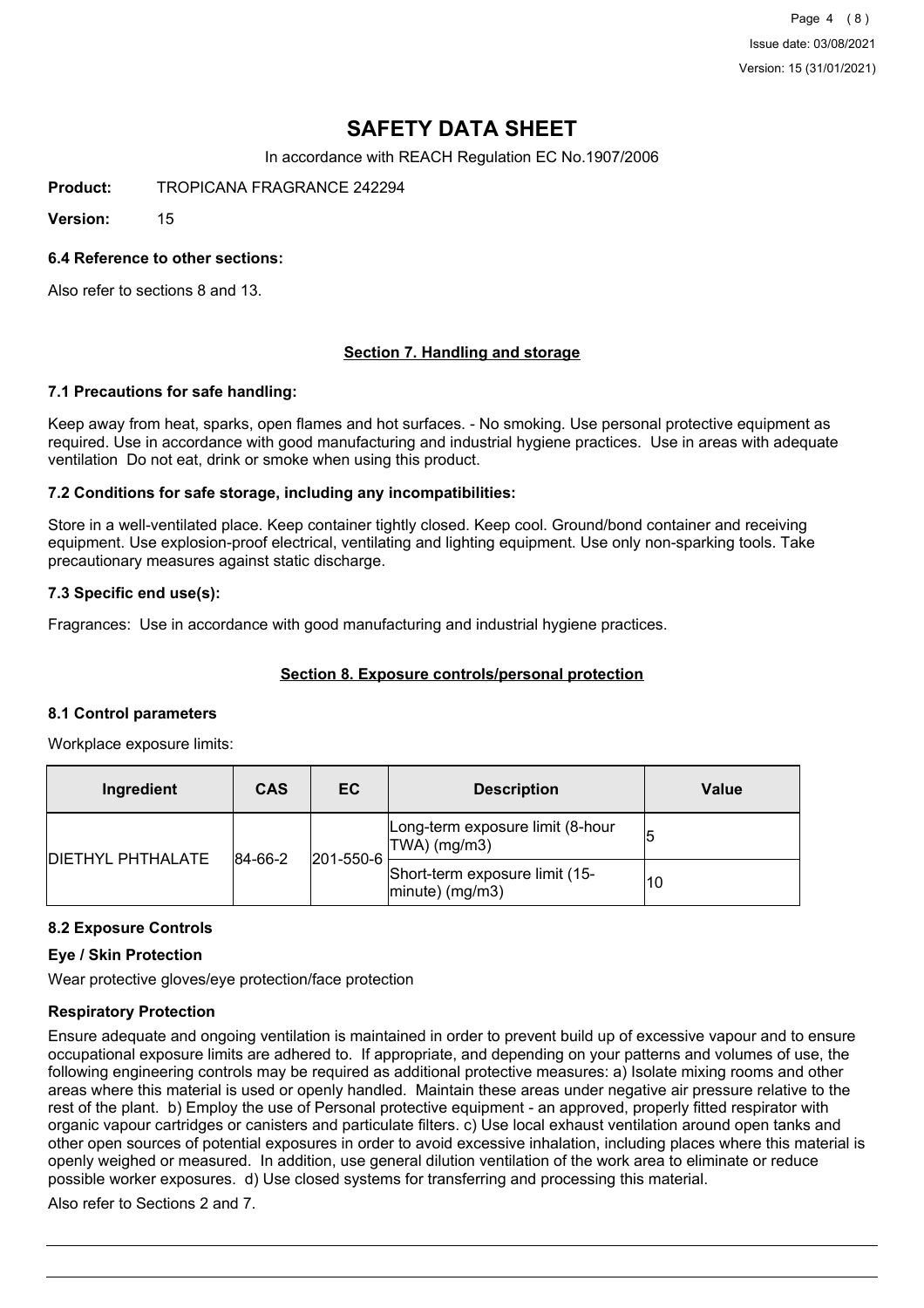Page 5 (8) Issue date: 03/08/2021 Version: 15 (31/01/2021)

# **SAFETY DATA SHEET**

In accordance with REACH Regulation EC No.1907/2006

**Product:** TROPICANA FRAGRANCE 242294

**Version:** 15

### **Section 9. Physical and chemical properties**

### **9.1 Information on basic physical and chemical properties**

| Appearance:                                   | Clear colourless to pale yellow liquid       |
|-----------------------------------------------|----------------------------------------------|
| Odour:                                        | Not determined                               |
| <b>Odour threshold:</b>                       | Not determined                               |
| pH:                                           | Not determined                               |
| Melting point / freezing point:               | Not determined                               |
| Initial boiling point / range:                | Not determined                               |
| <b>Flash point:</b>                           | 80 °C                                        |
| <b>Evaporation rate:</b>                      | Not determined                               |
| Flammability (solid, gas):                    | Not determined                               |
| Upper/lower flammability or explosive limits: | Product does not present an explosion hazard |
| Vapour pressure:                              | 0.40243879 mmHg                              |
| Vapour density:                               | Not determined                               |
| <b>Relative density:</b>                      | 1.0000 - 1.0050                              |
| Solubility(ies):                              | Not determined                               |
| Partition coefficient: n-octanol/water:       | Not determined                               |
| Auto-ignition temperature:                    | Not determined                               |
| <b>Decomposition temperature:</b>             | Not determined                               |
| <b>Viscosity:</b>                             | Not determined                               |
| <b>Explosive properties:</b>                  | Not expected                                 |
| <b>Oxidising properties:</b>                  | Not expected                                 |
|                                               |                                              |

**9.2 Other information:** None available

### **Section 10. Stability and reactivity**

#### **10.1 Reactivity:**

Presents no significant reactivity hazard, by itself or in contact with water.

## **10.2 Chemical stability:**

Good stability under normal storage conditions.

## **10.3 Possibility of hazardous reactions:**

Not expected under normal conditions of use.

## **10.4 Conditions to avoid:**

Avoid extreme heat.

## **10.5 Incompatible materials:**

Avoid contact with strong acids, alkalis or oxidising agents.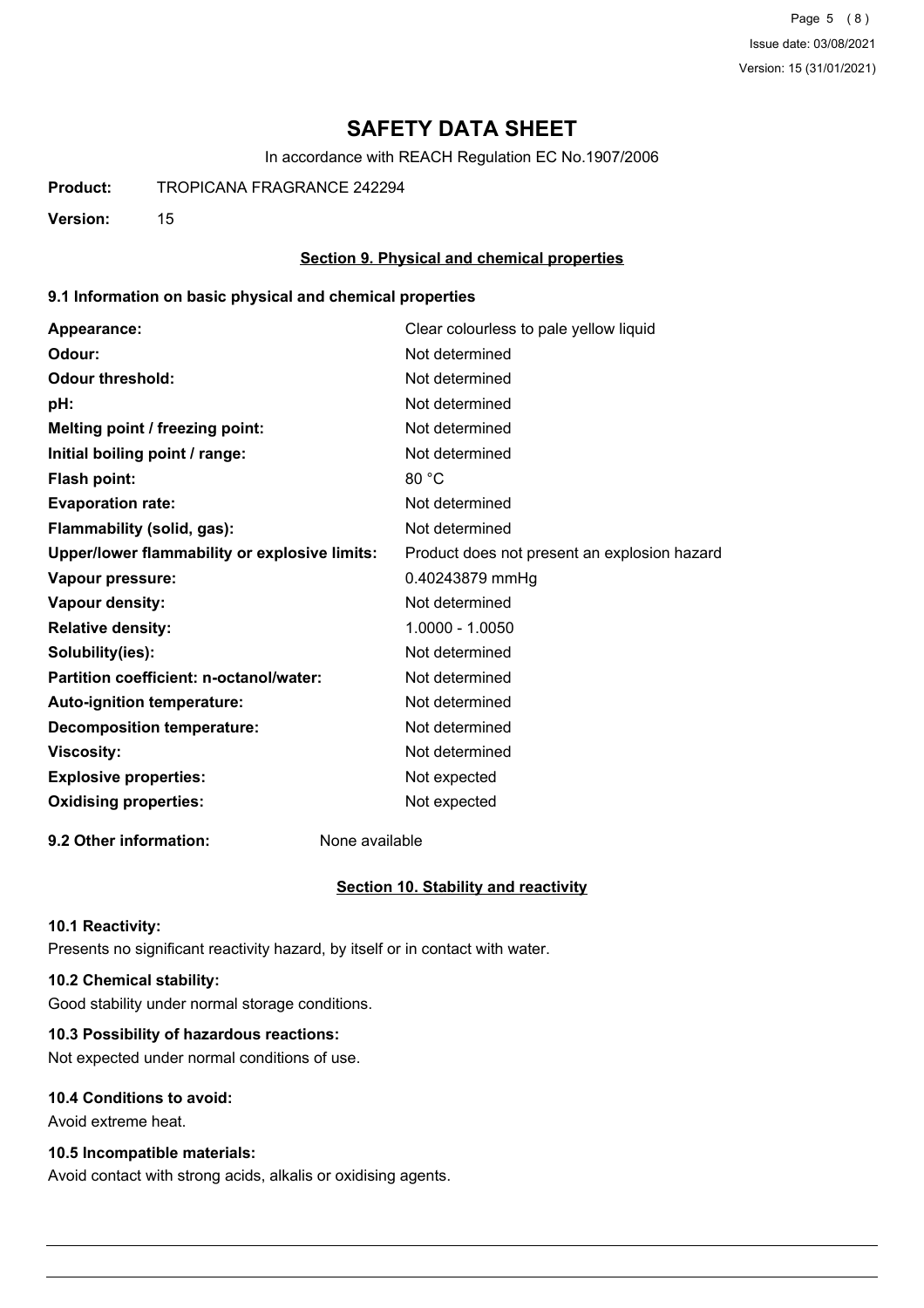Page 6 (8) Issue date: 03/08/2021 Version: 15 (31/01/2021)

# **SAFETY DATA SHEET**

In accordance with REACH Regulation EC No.1907/2006

**Product:** TROPICANA FRAGRANCE 242294

**Version:** 15

### **10.6 Hazardous decomposition products:**

Not expected.

### **Section 11. Toxicological information**

### **11.1 Information on toxicological effects**

This mixture has not been tested as a whole for health effects. The health effects have been calculated using the methods outlined in Regulation (EC) No 1272/2008 (CLP).

| <b>Acute Toxicity:</b>             | Based on available data the classification criteria are not met. |
|------------------------------------|------------------------------------------------------------------|
| <b>Acute Toxicity Oral</b>         | >5000                                                            |
| <b>Acute Toxicity Dermal</b>       | Not Applicable                                                   |
| <b>Acute Toxicity Inhalation</b>   | Not Available                                                    |
| <b>Skin corrosion/irritation:</b>  | Based on available data the classification criteria are not met. |
| Serious eye damage/irritation:     | Based on available data the classification criteria are not met. |
| Respiratory or skin sensitisation: | Sensitization - Skin Category 1                                  |
| Germ cell mutagenicity:            | Based on available data the classification criteria are not met. |
| <b>Carcinogenicity:</b>            | Based on available data the classification criteria are not met. |
| <b>Reproductive toxicity:</b>      | Based on available data the classification criteria are not met. |
| <b>STOT-single exposure:</b>       | Based on available data the classification criteria are not met. |
| <b>STOT-repeated exposure:</b>     | Based on available data the classification criteria are not met. |
| <b>Aspiration hazard:</b>          | Based on available data the classification criteria are not met. |

### **Information about hazardous ingredients in the mixture**

| Ingredient                            | CAS       | EC               | LD50/ATE Oral | LD50/ATE<br>Dermal | LC50/ATE<br><b>Inhalation</b> | <b>LC50</b><br>Route     |
|---------------------------------------|-----------|------------------|---------------|--------------------|-------------------------------|--------------------------|
| <b>IETHYL</b><br><b>HYDROXYPYRONE</b> | 4940-11-8 | $ 225 - 582 - 5$ | 1200          | Not available      | Not available                 | <b>Not</b><br>lavailable |

Refer to Sections 2 and 3 for additional information.

### **Section 12. Ecological information**

### **12.1 Toxicity:**

Toxic to aquatic life with long lasting effects. **12.2 Persistence and degradability:** Not available **12.3 Bioaccumulative potential:** Not available **12.4 Mobility in soil:** Not available

**12.5 Results of PBT and vPvB assessment:**

This substance does not meet the PBT/vPvB criteria of REACH, annex XIII.

**12.6 Other adverse effects:** Not available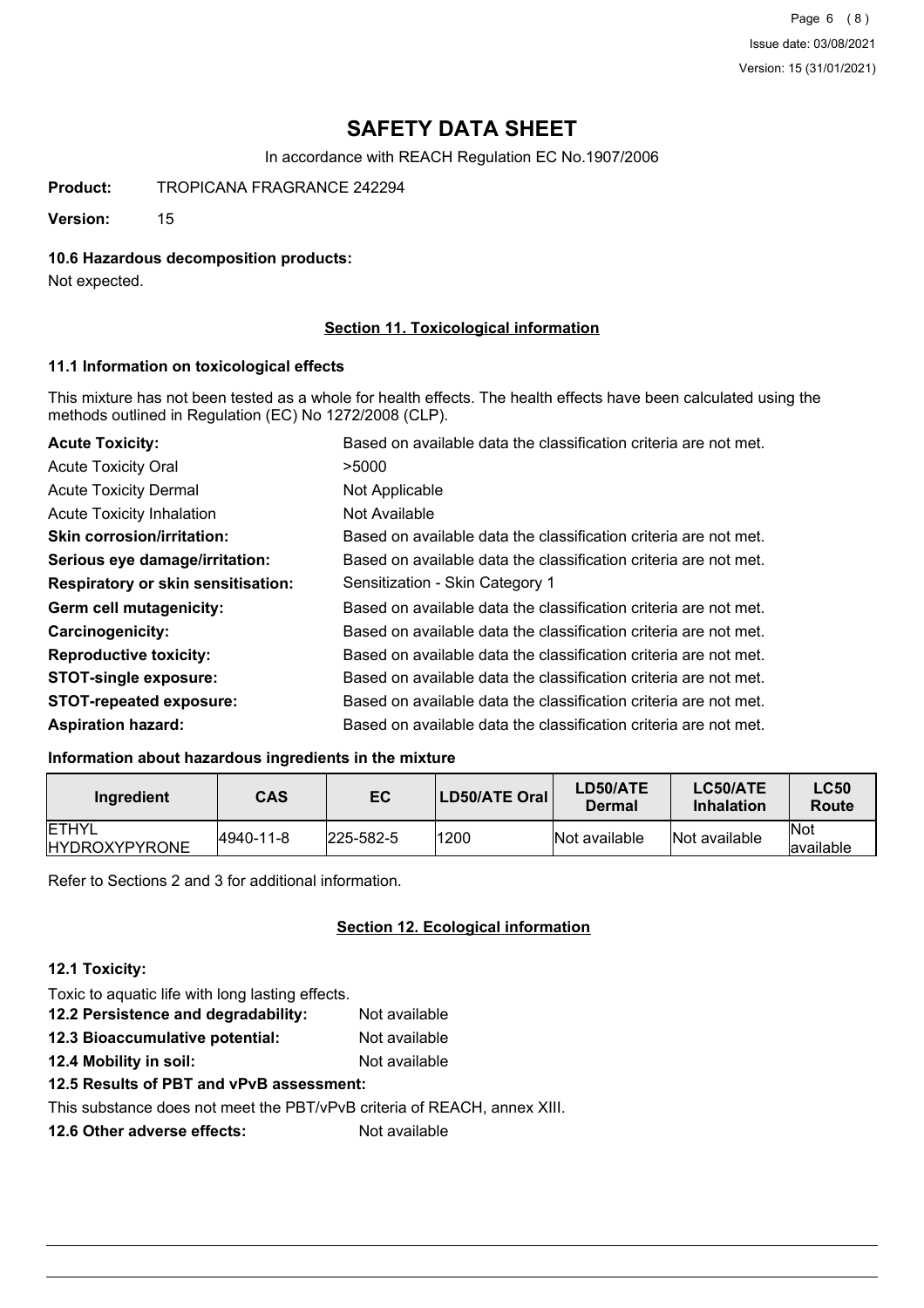Page 7 (8) Issue date: 03/08/2021 Version: 15 (31/01/2021)

# **SAFETY DATA SHEET**

In accordance with REACH Regulation EC No.1907/2006

**Product:** TROPICANA FRAGRANCE 242294

**Version:** 15

### **Section 13. Disposal considerations**

### **13.1 Waste treatment methods:**

Dispose of in accordance with local regulations. Avoid disposing into drainage systems and into the environment. Empty containers should be taken to an approved waste handling site for recycling or disposal.

### **Section 14. Transport information**

| 14.1 UN number:                    | UN3082                                                                                                                                                   |
|------------------------------------|----------------------------------------------------------------------------------------------------------------------------------------------------------|
| 14.2 UN Proper Shipping Name:      | ENVIRONMENTALLY HAZARDOUS SUBSTANCE, LIQUID, N.O.S.<br>(1,3,4,6,7,8-HEXAHYDRO-4,6,6,7,8,8-HEXAMETHYLINDENO[5,6-C]<br>PYRAN, ETHYL METHYLPHENYLGLYCIDATE) |
| 14.3 Transport hazard class(es):   | 9                                                                                                                                                        |
| <b>Sub Risk:</b>                   |                                                                                                                                                          |
| 14.4. Packing Group:               | Ш                                                                                                                                                        |
| <b>14.5 Environmental hazards:</b> | This is an environmentally hazardous substance.                                                                                                          |
| 14.6 Special precautions for user: | None additional                                                                                                                                          |
|                                    | 14.7 Transport in bulk according to Annex II of MARPOL73/78 and the IBC Code:                                                                            |
| Not applicable                     |                                                                                                                                                          |

### **Section 15. Regulatory information**

## **15.1 Safety, health and environmental regulations/legislation specific for the substance or mixture** None additional

## **15.2 Chemical Safety Assessment**

A Chemical Safety Assessment has not been carried out for this product.

# **Section 16. Other information**

| Concentration % Limits:  | EH C2=24.78% EH C3=2.43% EH C4=51.34% SS 1=5.00% |
|--------------------------|--------------------------------------------------|
| Total Fractional Values: | EH C2=4.04 EH C3=41.08 EH C4=1.95 SS 1=20.00     |

## **Key to revisions:**

14.2. UN proper shipping name SECTION 3: Composition/information on ingredients

## **Key to abbreviations:**

| <b>Abbreviation</b> | Meaning                                                            |
|---------------------|--------------------------------------------------------------------|
| ATO 4               | Acute Toxicity - Oral Category 4                                   |
| EDI <sub>2</sub>    | Eye Damage / Irritation Category 2                                 |
| EH A1               | Hazardous to the Aquatic Environment - Acute Hazard Category 1     |
| IEH C1              | Hazardous to the Aquatic Environment - Long-term Hazard Category 1 |
| EH <sub>C2</sub>    | Hazardous to the Aquatic Environment - Long-term Hazard Category 2 |
| EH C <sub>3</sub>   | Hazardous to the Aquatic Environment - Long-term Hazard Category 3 |